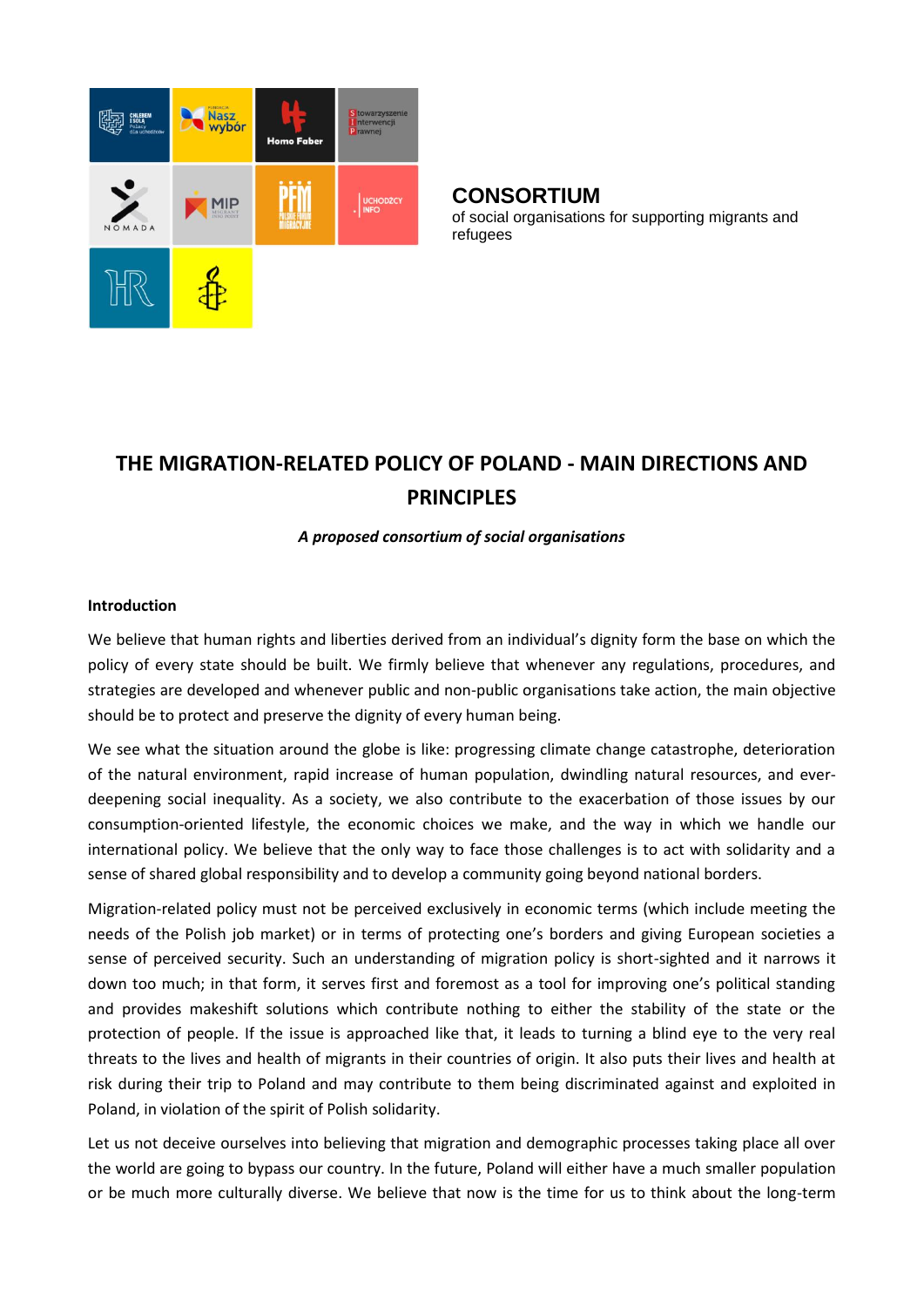development of our country and make sure that a diversified society could act as one community, that people behave as friendly neighbours to one another should, that they feel safe, and that they have equal access to rights and equal awareness of obligations.

We are convinced that developing a community comprising diverse individuals requires taking a self-aware look at our current society which has changed over the course of several decades and will keep changing. Not every Pole is white and not every Pole is a devout Christian and an avid church-goer any more. There are Polish people whose skin tone is different, who pray to a different god, or who have a different view of the world. We need to initiate a social debate on how to turn all the diverse people living in our country into one society based on mutual respect and support.

We are convinced that Poland may lead others as far as this is concerned: we could become a trend-setting country aspiring to become a model democratic state operating according to the rule of law principle and effectively managing the inflow and adaptation of its new citizens, always ensuring that their dignity is respected in the process. We would like Poland to contribute to changing the migration policy of the European Union which, in our opinion, is faulty. The ongoing transformation of Poland from a country from which people migrate to a destination country for migrants is a perfect opportunity to develop a migration policy model.

We want a discussion of migration based on knowledge, facts, and understanding of the current situation. We want that discussion to focus on the long-term interests of the country and we want the future to be taken into account in a systematic and broad way so as to ensure the welfare of Poles in a changing world. We also want that discussion to be inclusive and to take place using a register which is not offensive to anyone and which emphasises the agentship of all parties to the process - including migrants who also need to join such a discussion.

We are aware of the current migration-related situation in Poland. That is, we take the following circumstances into account:

- Poland has been the leader among EU states as far as accepting new migrants is concerned for several years now;
- not only does our country not have an official legal document defining our migration- and integration-related policy but there is also no vision of and concept for such a policy. This statement is true for all major political parties;
- the European Union (following the principle of securitization and closing its borders to new migrants) has had considerable impact on the way migration policies in Poland are shaped by means of imposing certain restrictions on how member states can develop various solutions;
- the system for legalising the stay and work of migrants in Poland is inefficient due to its excessive formalisation and lack of observance of the rights of people involved in the process;
- the Polish system for granting refuge faces many challenges, including: the closing of Polish borders for refugees (in violation of international law), little to no international protection, and little support for migrants aimed at helping them start a new life in Poland;
- Poland contributes little to supporting the developmental and humanitarian needs of the Global South countries;
- Polish companies are becoming more and more interested in hiring migrants;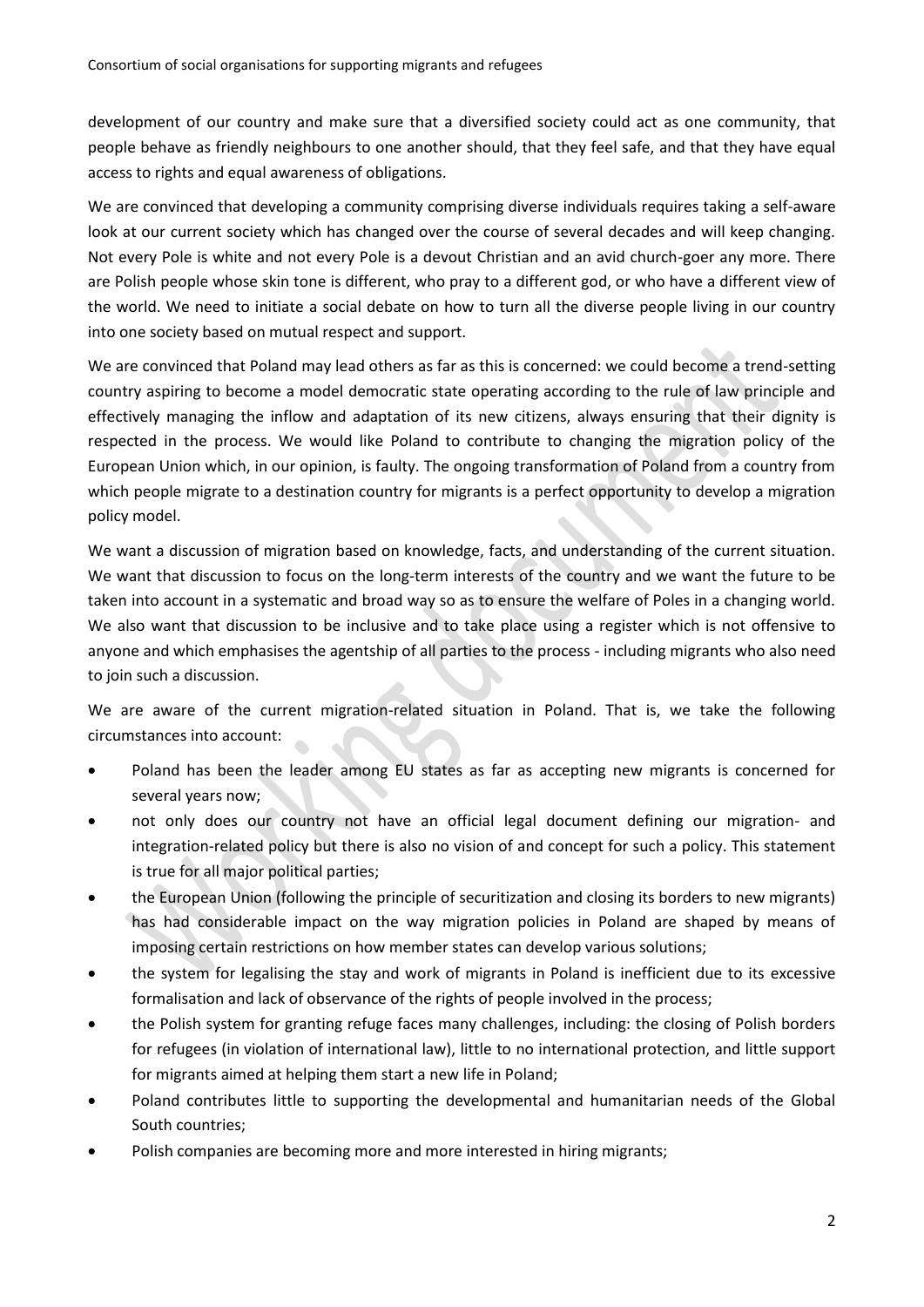- the scope and intensity of undesirable phenomena affecting migrants in Poland are increasing due to there being no system for protecting them. Migrants are being professionally exploited and subjected to violence by some Poles;
- local governments play a special part and bear special responsibility as far as integration of migrants on a local level is concerned. They are willing to do so, as is clearly visible in steps taken by more and more cities;
- the level of awareness among Poles of migration-related subjects, including the level of awareness among politicians, is low and tainted with a narration of fear and prejudice.

The migration policy we describe below is based on **two fundamental principles:**

- A. Putting emphasis on and re-iterating the significance of **human dignity** which forms the foundation of all rights and which should be taken into account as part of all actions by all public institutions created to **protect and support** all people in Poland, regardless of their nationality**.**
- B. **Bolstering the sense of solidarity** of Poles with other people and **establishing a community** of all people living in Poland, regardless of their legal status, nationality, and other personal traits. The way we understand it, community is a cohesive group of people which does not exclude any of its members and whose members respect and support one another. Such a community should be based on values derived from the principles of a secular, liberal, and democratic rule-of-law state where there is social justice, where the rights of minorities are respected, and where all citizens are protected.

#### **I. Access to Poland and stay in Poland**

- 1. Polish authorities should promote and develop various ways of lawfully entering Poland, staying in Poland, and working in Poland.
- 2. The right to apply for international protection is a fundamental right of every human being. That right should be unconditional and the ability to exercise it guaranteed by means of being able to file an application for international protection while in Poland or while at the border. It is unacceptable to close borders for people seeking international protection and to repel them from the border.
- 3. Migrants should be treated as individual subjects of the law and their rights should be respected and protected in the course of administrative proceedings (including refugee-related proceedings) without exception. Decisions taken with regard to them must not be arbitrary - each one of them should be reviewed by a court and steps taken by public institutions must be transparent and uniform throughout the entire country.
- 4. Procedures for legalising the stay of migrants in Poland should be simplified and updated so as to ensure fast and smooth proceedings. They should be based on trusting the applicant and not on mistrusting them.
- 5. Being new members of the community, migrants have the right to expect that their needs, potential, and interests be taken into account at every stage of the legalisation procedure. The lawfulness of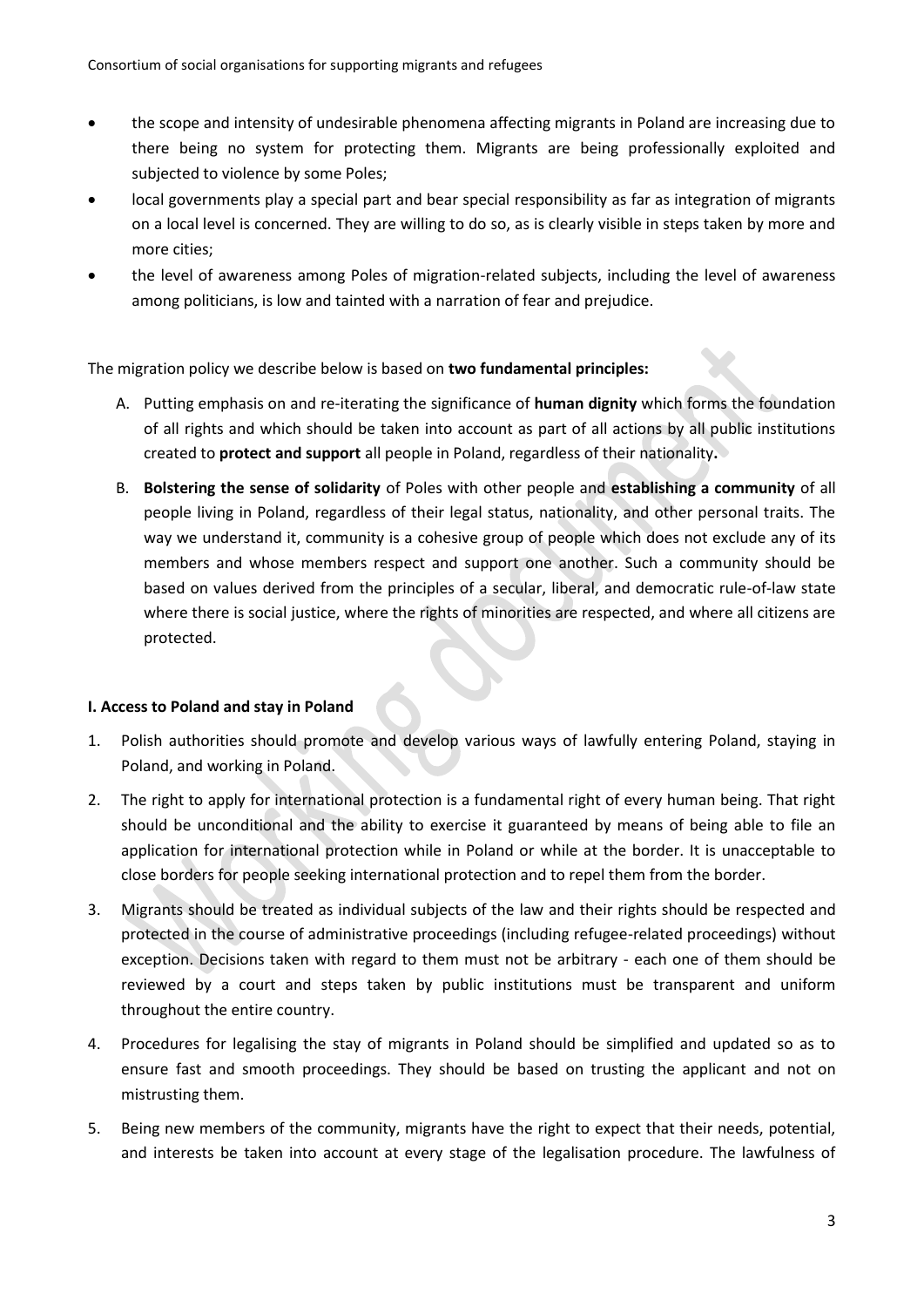their stay in Poland and being open to them settling down in Poland should not be viewed only in the context of what the job market needs.

- 6. We should strive towards establishing a relatively easy and clear official way of integrating migrants into the Polish society. All people who have stayed in Poland for a longer period of time (e.g. 5 years) and would like to stay in the country for good should be eligible for a right of open-ended stay. At a later date, a fast track to obtaining the Polish citizenship and thus fully integrating with the Polish society should be created.
- 7. The fact that the stay of migrants in Poland is linked to a specific entity employing them limits their economic freedom and makes it more difficult to hire them. Such a solution should be discontinued in favour of open access to the job market which would grant migrant employees a greater mobility on the job market and make it impossible for dishonest employers to exploit them.
- 8. Migrants who have experienced domestic violence at the hands of their relatives should receive comprehensive support. This also applies to migrant children because their situation is even worse they are dependent on the perpetrators of domestic violence. Such support should make it possible for victims of domestic violence to safely live away from it, which may include leaving their partner (if they so decide), and it should be possible for such victims to apply for lawful stay in Poland.
- 9. It is also necessary to improve the management of organisations responsible for legalisation proceedings to shape them into friendly and modern institutions befitting the 21<sup>st</sup> century by means of, for example, making use of digital solutions and improving the inter-cultural and linguistic competence of their employees.
- 10. Difficulties related to accessing information remain the main challenge migrants face as far as exercising their rights and fulfilling their obligations are concerned. Easy access to reliable information needs to be ensured in order to make all parties to the relevant proceedings aware of their rights and responsibilities and to enable them to effectively counteract any possible infringements.
- 11. The law should strive to eliminate situations where the stay of migrants in Poland becomes undocumented. A migrant whose stay in Poland becomes illegal / undocumented finds themselves deprived of a number of rights, subjected to social exclusion on many levels, and at risk of being exploited by others. It is therefore necessary to prevent "pushing migrants into undocumented stay" and introduce simple, stable, and easily available mechanisms for re-legalising their stay in Poland without them having to leave the country first.
- 12. Decisions obliging migrants to return to their country of origin should be issued as a last resort and enforced only under special circumstanced justifying this. When taking such a decision, it should be considered whether or not a given person's centre of vital interests is in Poland and whether or not they would be at risk of losing their life, being subjected to torture or other inhumane practices, or facing other infringements of human rights if they were to return to their country of origin.
- 13. It is unacceptable to expel a migrant solely on the basis of a suspicion based on secret operational information, claiming that they pose a threat to the public safety. Such proceedings should be subjected to a thorough court review.
- 14. Administrative detention related to the need to monitor migration tendencies should be employed only as a last resort (in situations where ensuring public safety so requires). Current alternatives to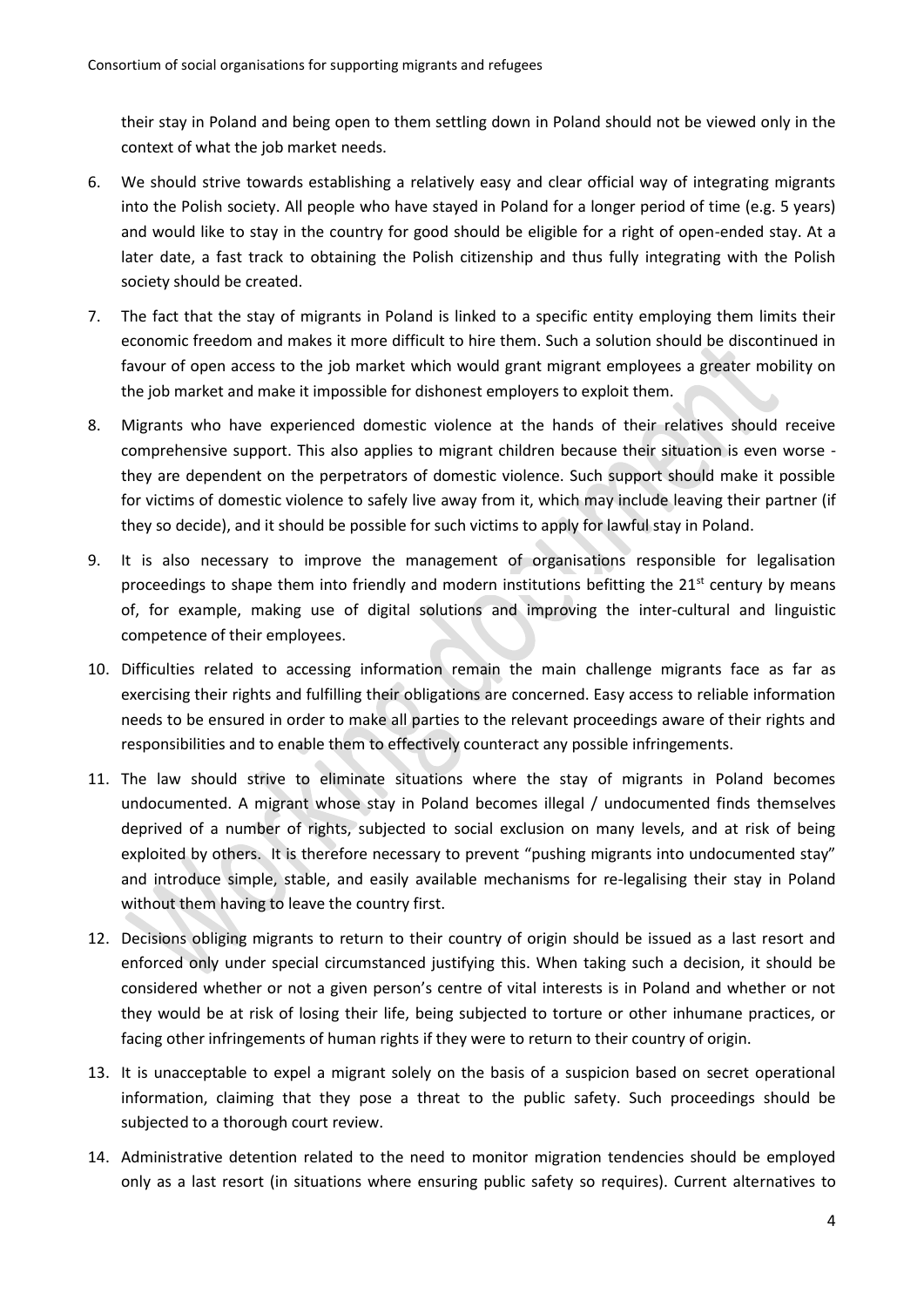detention (for example: requesting that a given person report to a Border Guard post on a regular basis) should be discontinued as they are ineffective and harmful. If we are to ensure that migrants observe their administrative duties, help them understand their situation, and guarantee that their human dignity is respected, we need to ensure comprehensive cooperation with them as part of the local community within which they live.

### **II. The safety and welfare of individuals**

- 15. A sense of security is a fundamental human need and, at the same time, a requirement which needs to be met if a given individual is to function within a society. This applies to both Poles and new arrivals in Poland. A sense of security comprises many elements, including the ability to predict what the state would do under given circumstances and confidence in observance of the law on the part of the state.
- 16. In the case of migrants, a sense of security related to the legality of their stay in Poland, protection against discrimination, exploitation and violence (including violence based on prejudice) are particularly important.
- 17. A sense of security is also derived from social relations. In a diverse society, there are tensions and conflicts related to nationality, race, religion, culture, and other matters. It is up to state authorities to prevent situations leading to conflict escalation or to violence by means of organising the relevant educational measures and undertaking mediation. If there is a conflict within a local community, neighbourly mediation should be the first measure aimed at resolving it.
- 18. The state should relentlessly prosecute and punish prejudice-based crime. Law enforcement bodies should not only find the perpetrators of such crimes but also classify such crimes correctly, paying due attention to the perpetrator's motivation grounded in prejudice and stereotypes. Hate crimes have a particularly strong negative impact on human dignity and the victim's sense of security so it is necessary to ensure that the victims of such crimes receive support as part of the legal system.
- 19. If, on the other hand, it is suspected that a migrant might have committed a crime, they should be judged according to Polish law with all relevant procedural guarantees and with access to legal assistance; if they are found guilty and convicted, their punishment should be adequate and identical with the punishment to which a Polish citizen would have been sentenced to under the same circumstances.
- 20. It is the duty of state authorities to prevent discrimination in all aspects of social life.
- 21. State institutions should extend special protection to the work of migrants. It is necessary to ensure that migrants staying in Poland can work safely: the legal system must not tolerate or allow exploitation and companies should be held responsible for implementing the relevant precautionary and preventative measures to a greater extent by means of, for example, promoting corporate social responsibility and developing CSR structures.
- 22. There is a need for more intensive supervision over entities acting as intermediaries in employing migrants in Poland (such as job centres), as well as over entities specialising in services related to legalising the stay and work of migrants in Poland because there is considerable room for abuse of power as part of their activities.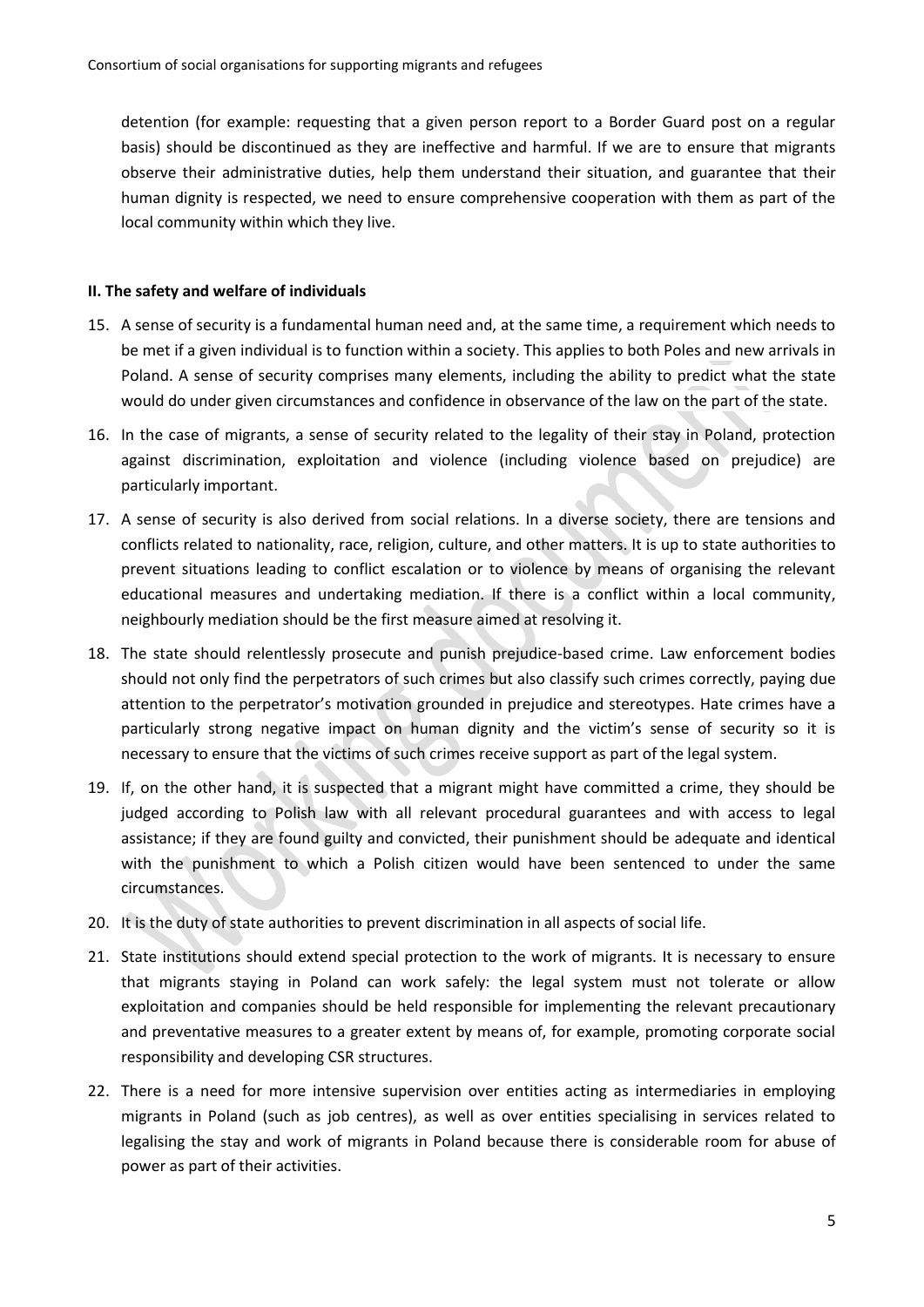- 23. It is necessary to improve the State Labour Inspectorate so as to make it an efficient and professional institution safeguarding the observance of labour law, preventing discrimination as regards employment, and protecting the rights and interests of employees. It should provide information about employee rights and effectively support employees in seeking to enforce employee rights if those are infringed by their employers.
- 24. Migrants should not bear any consequences of having been employed illegally. Such consequences should be borne exclusively by the employer as the stronger party to their employment relationship.
- 25. State authorities are obliged to guarantee the right to basic healthcare, social security, and support in difficult situations regardless of the legal basis on which a given migrant is in Poland.

#### **III. Integration and forming a community**

- 26. Integration is a voluntary two-way process involving both immigrants and people forming the community receiving them. The process is aimed at forming a community whose every member shares a sense of belonging and feels good about being a part of it.
- 27. The forming of a community takes place by means of bonds being established among its members. This has to be based on respect for all people involved, i.e. all members of a given community. As part of the community-forming process, members of such a community should get to known one another, exchange opinions, and learn from one another. It also assumes that every member participates in the creation of their community.
- 28. The end result of integration is not the creation of a uniform group but, instead, a diverse community inhabiting one region, supporting its members, assisting its members (particularly those in great need) without excluding anyone, and accepting its internal diversity. A minimum requirement which needs to be met if such a community is to function correctly is that every single one of its members refrain from using violent language based on prejudice in the community's shared space.
- 29. Integration processes needs to be initiated first and foremost by the community accepting immigrants, public institutions and organisations, and social networks. Poles have a special part as far as integration is concerned. They must not limit themselves to passively waiting and observing or supporting efforts made by migrants; instead, they should take an active part in the formation of the new community and co-create it with other people living in their area. Integration assumes exerting influence on one another and driving changes in oneself and others, including changes to the society accepting migrants which should be made ready for such changes.
- 30. Integration does not involve forcing anyone neither new members of the community or its existing members - to abandon their language or culture. On the contrary, actually - it should provide assistance in practising one's culture, identity, and language (also for migrants). At the same time, integration should be characterised by openness towards all people wishing to participate in it, regardless of their background or nationality.
- 31. A community is based on agreed-upon core values which are to be observed by all of its members. In principle, it should be open to new members who share the same values and to their inclusion. Those values stem from the principles of a democratic rule of law state, revolve around protecting and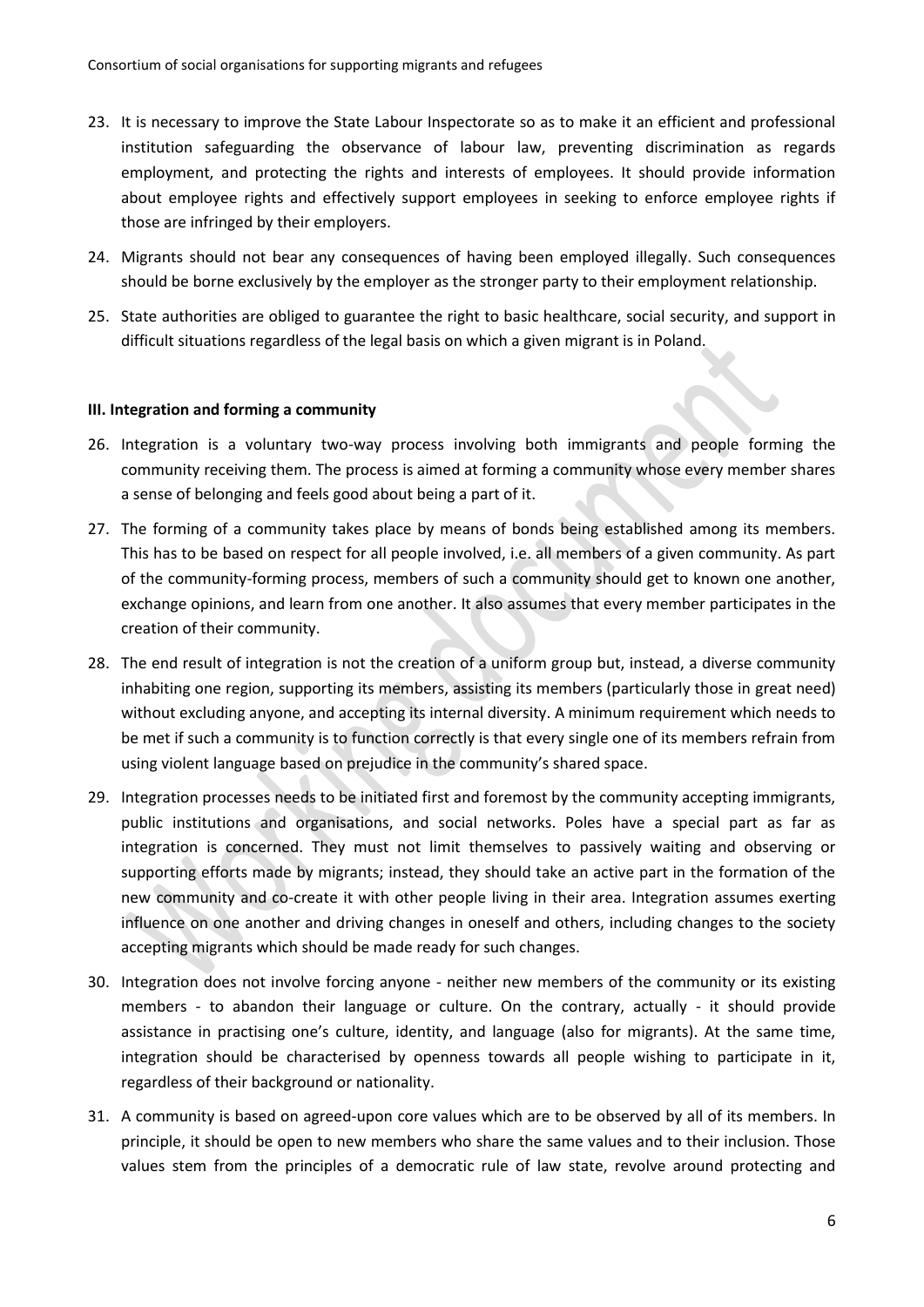respecting the rights of individuals, including their right to choose their own path in life, and prohibit resorting to any form of violence.

- 32. Local governments, being communities of people living in a given area, play a special part in integration. It is those structural units that should plan integration-related activities targeted at all members of a given community and help to finance those. To this end, local governments should receive support from state authorities - both strategic, and financial. All people living in a given area should be allowed and encouraged to participate in planning and implementing all integration-related activities.
- 33. As far as developing integration programmes, setting goals and accomplishing them are concerned, participation of migrants is crucial. To this end, the formation of immigrant organisations should be encouraged and cooperation with those should take place at every stage of development and implementation of such programmes.
- 34. State authorities should, at all of their levels, prepare public institutions to serve migrants. That process assumes equipping those institutions with the right tools to ensure that every migrant can receive service at any public institution in a way corresponding to their needs, also in a language other than Polish.
- 35. Public authorities should also be responsible for informing new members of a given community about how Poland functions (including the functioning of its institutions) and about Polish law; they should also inform the community accepting migrants about the characteristic features of various migrant groups. A key aspect of raising awareness and establishing a community is knowledge, which works in two ways: it helps migrants understand how our country functions and it helps Poles understand such new members of their community.
- 36. Creating an educational system inclusive for migrants from the moment their education starts and from their arrival in Poland is another important element of integration. Polish educational system should also be extended so as to include matters related to cultural diversity and tools for facilitating life in a multi-cultural society.
- 37. Education for adults is necessary, offering them the option to complement their knowledge, adjust their skills to the requirements of the Polish job market, and have their skills and other competence they acquired abroad quickly and efficiently recognised.
- 38. Another important part of integration and community-building is political integration. Migrants should have the right to vote at a local level: active voting rights after two years in Poland and passive voting rights (i.e. the right to be elected for public functions) after 5 years in Poland. Those rights should not be tied to the formal grounds of their stay in Poland.

## **IV. Global solidarity**

- 39. Poland, forming a part of a larger international community, is legally obliged to accept refugees from those places where their life or safety were threatened. In addition to that, Poland, being a Member State of the European Union, needs to act in solidarity with other states and share responsibility for people seeking international protection regardless of where they applied for it.
- 40. We should draw conclusions from the current policy regarding migrants and refrain from supporting solutions essentially consisting in working together with other states to stop refugees at European